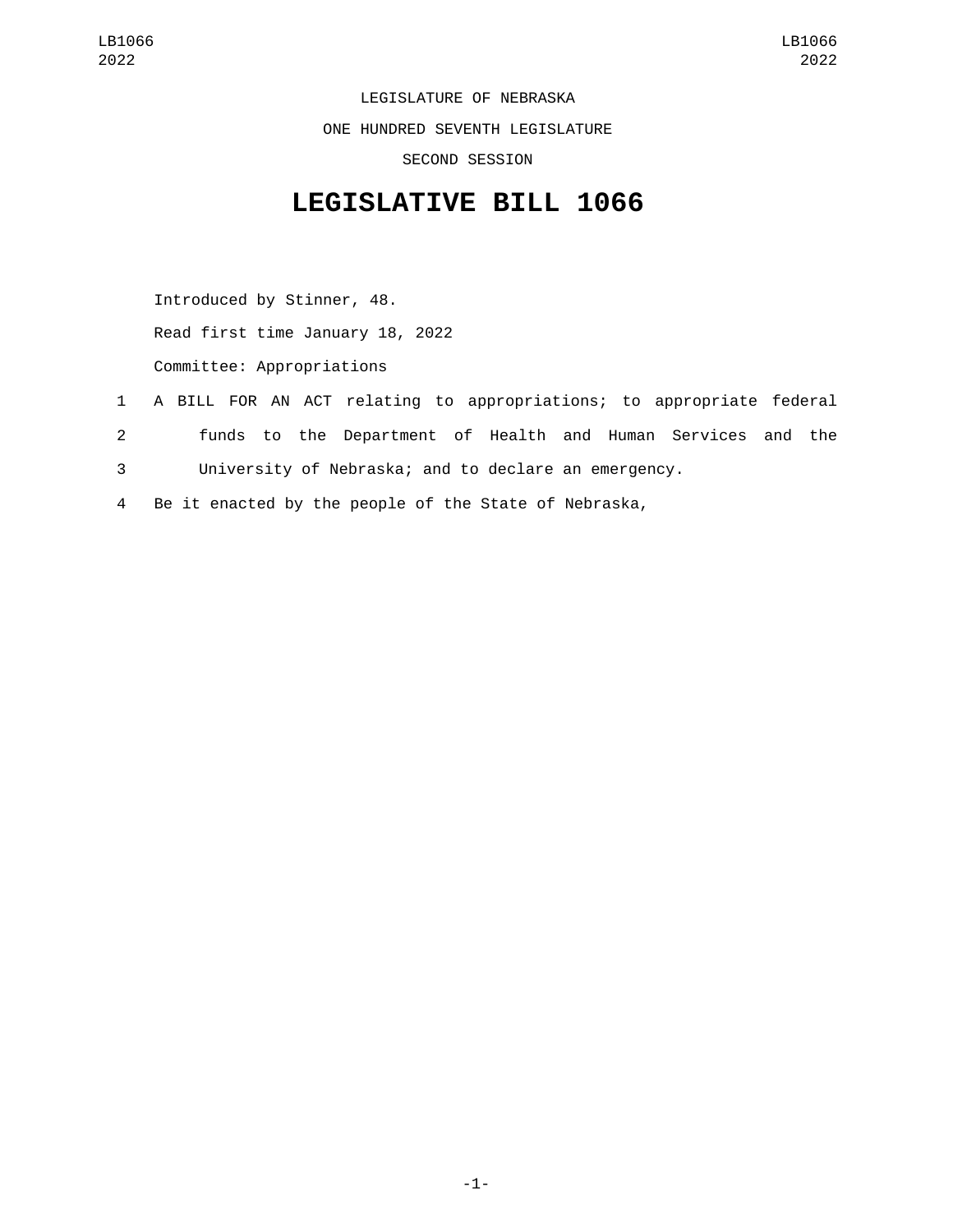| 1              | Section 1. (1) The Nebraska Legislature hereby finds and declares         |
|----------------|---------------------------------------------------------------------------|
| $\overline{2}$ | that the following are needed to address behavioral health care service   |
| 3              | and behavioral health workforce shortages that have been exacerbated by   |
| 4              | the COVID-19 public health emergency:                                     |
| 5              | (a) An immediate infusion of funds to provide additional access to        |
| 6              | acute care services in rural areas;                                       |
| $\overline{7}$ | (b) An increase in existing programming conducted by the Behavioral       |
| 8              | Health Education Center;                                                  |
| 9              | (c) An expansion of educational and training opportunities in order       |
| 10             | to increase the number of behavioral health professionals available to    |
| 11             | improve access to behavioral health care services;                        |
| 12             | (d) Additional education and interprofessional, outreach, and             |
| 13             | training opportunities for postsecondary students, interns, residents,    |
| 14             | and fellows from public and private postsecondary institutions in         |
| 15             | Nebraska that offer certificates, baccalaureate degrees, or graduate      |
| 16             | degrees;                                                                  |
| 17             | (e) Instruction for behavioral health providers and facilities on         |
| 18             | how to increase access to behavioral health care services by placing      |
| 19             | well-trained behavioral health providers into primary care practices,     |
| 20             | behavioral health care practices, and rural hospitals in order to         |
| 21             | integrate behavioral health care into primary care practice and licensed  |
| 22             | health care facilities;                                                   |
| 23             | (f) Implementing technology, training, and supervision to support         |
| 24             | the expansion of telebehavioral health services in rural areas of the     |
| 25             | state for the purpose of providing proximal patient care; and             |
| 26             | (g) Support for education, training, and retention programs that          |
| 27             | expand existing behavioral health professional programs or create program |
| 28             | opportunities in fields, including, but not limited to, psychiatry,       |
| 29             | psychology, physician assistants, nursing, social work, counseling,       |
| 30             | marriage and family therapy, and certification programs, that address     |
| 31             | acute behavioral health workforce shortages.                              |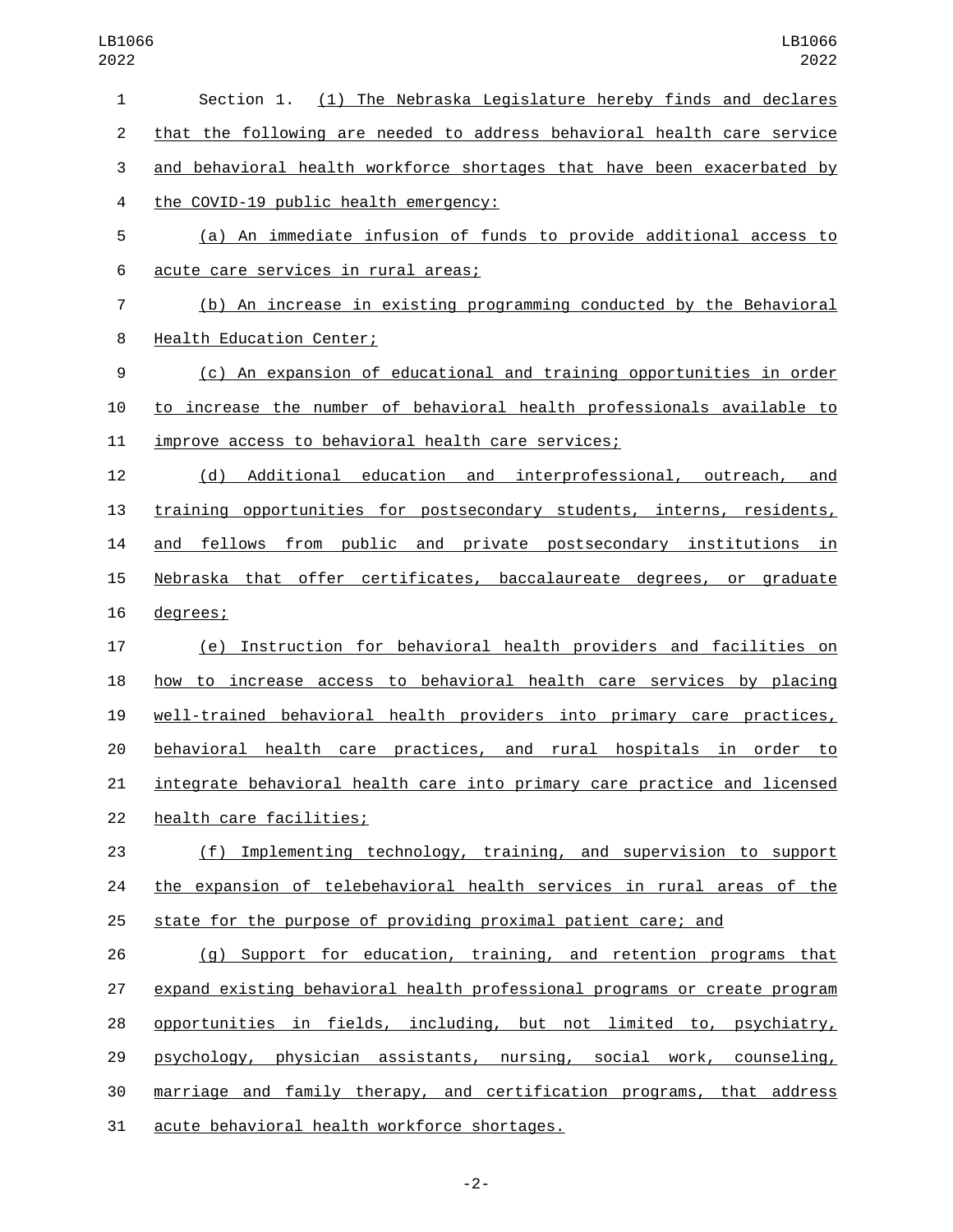| $\mathbf{1}$   | (2) There is hereby appropriated \$5,000,000 from Federal Funds for       |
|----------------|---------------------------------------------------------------------------|
| $\overline{2}$ | FY2022-23 to the Department of Health and Human Services for purposes of  |
| 3              | providing grants of up to two hundred fifty thousand dollars for capital  |
| 4              | costs of expanding access to behavioral health acute care beds in rural   |
| 5              | areas where beds are not currently available or a shortage exists. The    |
| 6              | Federal Funds appropriated in this section are from the funds allocated   |
| 7              | to the State of Nebraska from the federal Coronavirus State Fiscal        |
| 8              | Recovery Fund pursuant to the federal American Rescue Plan Act of 2021,   |
| 9              | Public Law 117-2, Subtitle M, Sec. 9901.                                  |
| 10             | (3) There is hereby appropriated \$28,000,000 from Federal Funds for      |
| 11             | FY2022-23 to the University of Nebraska for the purposes described in     |
| 12             | subsection (4) of this section. The Federal Funds appropriated in this    |
| 13             | section are from the funds allocated to the State of Nebraska from the    |
| 14             | federal Coronavirus State Fiscal Recovery Fund pursuant to the federal    |
| 15             | American Rescue Plan Act of 2021, Public Law 117-2, Subtitle M, Sec.      |
| 16             | 9901.                                                                     |
| 17             | (4) It is the intent of the Legislature that the funds appropriated       |
| 18             | in subsection (3) of this section be distributed to the Behavioral Health |
| 19             | Education Center by the University of Nebraska for the purposes described |
| 20             | in section 71-830. It is the intent of the Legislature that the funds     |
| 21             | appropriated in subsection (3) of this section be spent by the Behavioral |
| 22             | Health Education Center in the following manner:                          |
| 23             | (a) \$13,000,000 for graduate and postgraduate training opportunities     |
| 24             | such as internships, practicums, and fellowships;                         |
| 25             | (b) \$10,000,000 for the expansion of telebehavioral health services      |
| 26             | in rural areas;                                                           |
| 27             | (c) \$3,000,000 for education and training opportunities for students     |
| 28             | and behavioral health professionals related to behavioral health issues   |
| 29             | caused or exacerbated by the COVID-19 public health emergency; and        |
| 30             | (d) \$2,000,000 for stipends for provisionally licensed behavioral        |

health professionals employed in the field of behavioral health.